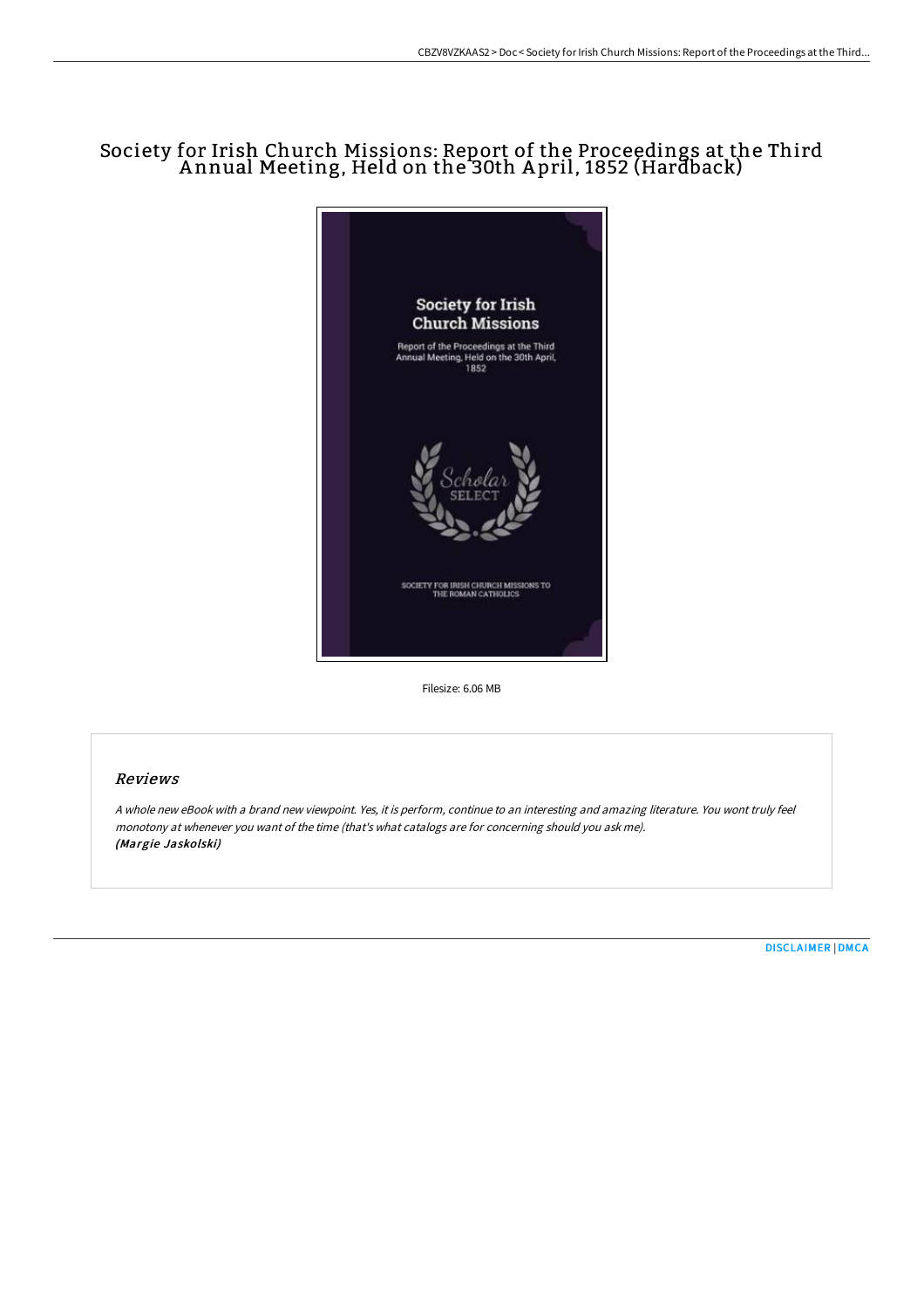## SOCIETY FOR IRISH CHURCH MISSIONS: REPORT OF THE PROCEEDINGS AT THE THIRD ANNUAL MEETING, HELD ON THE 30TH APRIL, 1852 (HARDBACK)



To read Society for Irish Church Missions: Report of the Proceedings at the Third Annual Meeting, Held on the 30th April, 1852 (Hardback) eBook, please refer to the link listed below and save the document or get access to other information which are have conjunction with SOCIETY FOR IRISH CHURCH MISSIONS: REPORT OF THE PROCEEDINGS AT THE THIRD ANNUAL MEETING, HELD ON THE 30TH APRIL, 1852 (HARDBACK) ebook.

Palala Press, United States, 2015. Hardback. Book Condition: New. 234 x 156 mm. Language: English . Brand New Book \*\*\*\*\* Print on Demand \*\*\*\*\*.This work has been selected by scholars as being culturally important, and is part of the knowledge base of civilization as we know it. This work was reproduced from the original artifact, and remains as true to the original work as possible. Therefore, you will see the original copyright references, library stamps (as most of these works have been housed in our most important libraries around the world), and other notations in the work. This work is in the public domain in the United States of America, and possibly other nations. Within the United States, you may freely copy and distribute this work, as no entity (individual or corporate) has a copyright on the body of the work.As a reproduction of a historical artifact, this work may contain missing or blurred pages, poor pictures, errant marks, etc. Scholars believe, and we concur, that this work is important enough to be preserved, reproduced, and made generally available to the public. We appreciate your support of the preservation process, and thank you for being an important part of keeping this knowledge alive and relevant.

D Read Society for Irish Church Missions: Report of the [Proceedings](http://techno-pub.tech/society-for-irish-church-missions-report-of-the--1.html) at the Third Annual Meeting, Held on the 30th April, 1852 (Hardback) Online

 $E$  Download PDF Society for Irish Church Missions: Report of the [Proceedings](http://techno-pub.tech/society-for-irish-church-missions-report-of-the--1.html) at the Third Annual Meeting, Held on the 30th April, 1852 (Hardback)